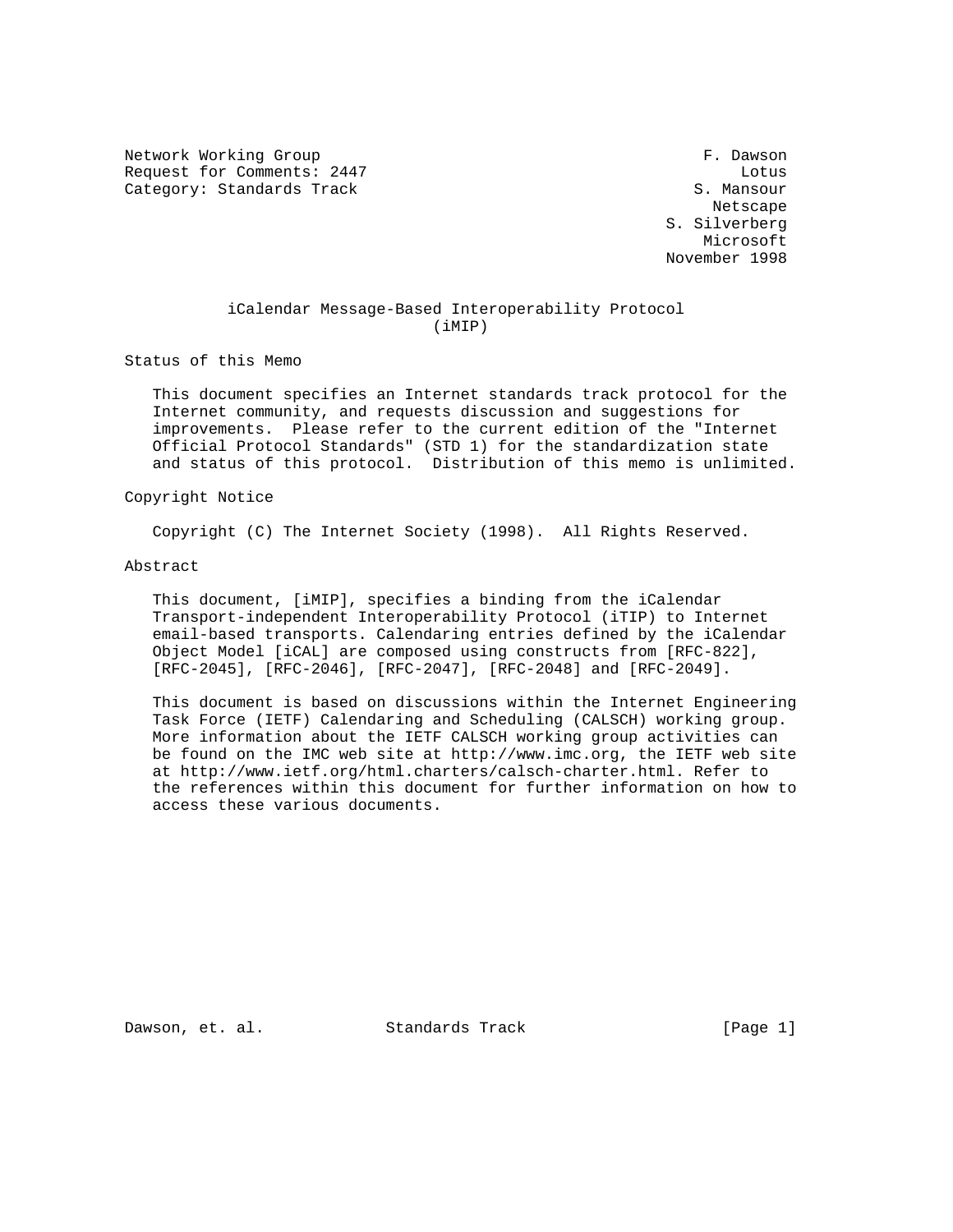Table of Contents

| 4.1 SINGLE COMPONENT WITH AN ATTACH PROPERTY 8                        |
|-----------------------------------------------------------------------|
| 4.2 USING MULTIPART ALTERNATIVE FOR LOW FIDELITY CLIENTS 8            |
| 4.3 SINGLE COMPONENT WITH AN ATTACH PROPERTY AND INLINE ATTACHMENT  9 |
|                                                                       |
|                                                                       |
| 4.6 DETAILED COMPONENTS WITH AN ATTACH PROPERTY 13                    |
|                                                                       |
| $5.1$ USE OF CONTENT AND MESSAGE IDS 14                               |
|                                                                       |
|                                                                       |
|                                                                       |

1 Introduction

 This binding document provides the transport specific information necessary convey iCalendar Transport-independent Interoperability Protocol (iTIP) over MIME as defined in [RFC-822] and [RFC-2045].

1.1 Related Memos

 Implementers will need to be familiar with several other memos that, along with this memo, form a framework for Internet calendaring and scheduling standards.

This document, [iMIP], specifies an Internet email binding for iTIP.

[iCAL] - specifies a core specification of objects, data types, properties and property parameters;

Dawson, et. al. Standards Track [Page 2]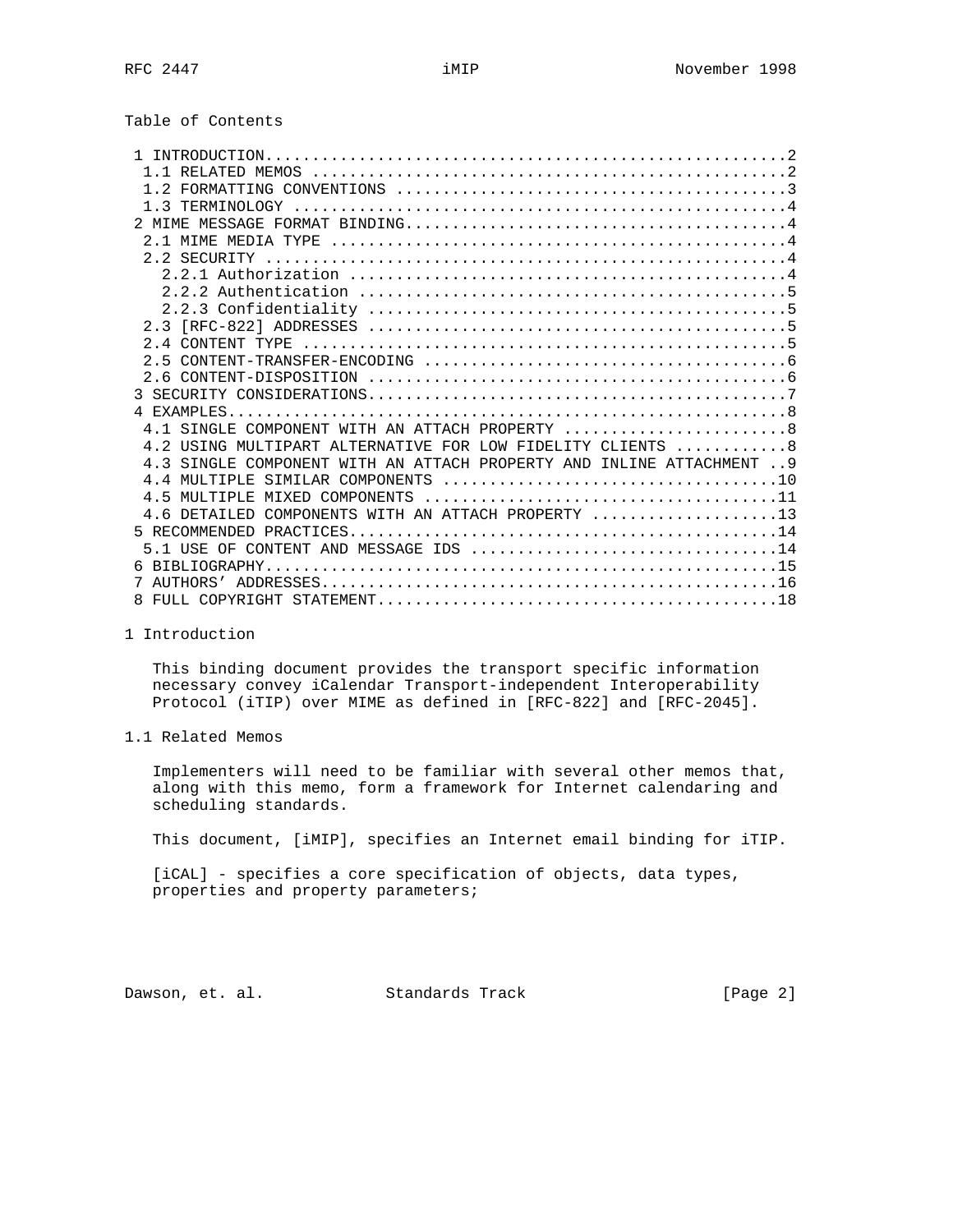[iTIP] - specifies an interoperability protocol for scheduling between different implementations;

 This memo does not attempt to repeat the specification of concepts or definitions from these other memos. Where possible, references are made to the memo that provides for the specification of these concepts or definitions.

1.2 Formatting Conventions

 The mechanisms defined in this memo are defined in prose. In order to refer to elements of the calendaring and scheduling model, core object or interoperability protocol defined in [iCAL] and [iTIP] some formatting conventions have been used.

 The key words "MUST", "MUST NOT", "REQUIRED", "SHALL", "SHALL NOT", "SHOULD", "SHOULD NOT", "RECOMMENDED", "MAY" and "OPTIONAL" in this document are to be interpreted as described in [RFC-2119].

 Calendaring and scheduling roles are referred to in quoted-strings of text with the first character of each word in upper case. For example, "Organizer" refers to a role of a "Calendar User" within the scheduling protocol defined by [iTIP].

 Calendar components defined by [iCAL] are referred to with capitalized, quoted-strings of text. All calendar components start with the letter "V". For example, "VEVENT" refers to the event calendar component, "VTODO" refers to the to-do calendar component and "VJOURNAL" refers to the daily journal calendar component.

 Scheduling methods defined by [iTIP] are referred to with capitalized, quoted-strings of text. For example, "REQUEST" refers to the method for requesting a scheduling calendar component be created or modified, "REPLY" refers to the method a recipient of a request uses to update their status with the "Organizer" of the calendar component.

 Properties defined by [iCAL] are referred to with capitalized, quoted-strings of text, followed by the word "property". For example, "ATTENDEE" property refers to the iCalendar property used to convey the calendar address of a calendar user.

 Property parameters defined by [iCAL] are referred to with lower case, quoted-strings of text, followed by the word "parameter". For example, "value" parameter refers to the iCalendar property parameter used to override the default data type for a property value.

Dawson, et. al. Standards Track [Page 3]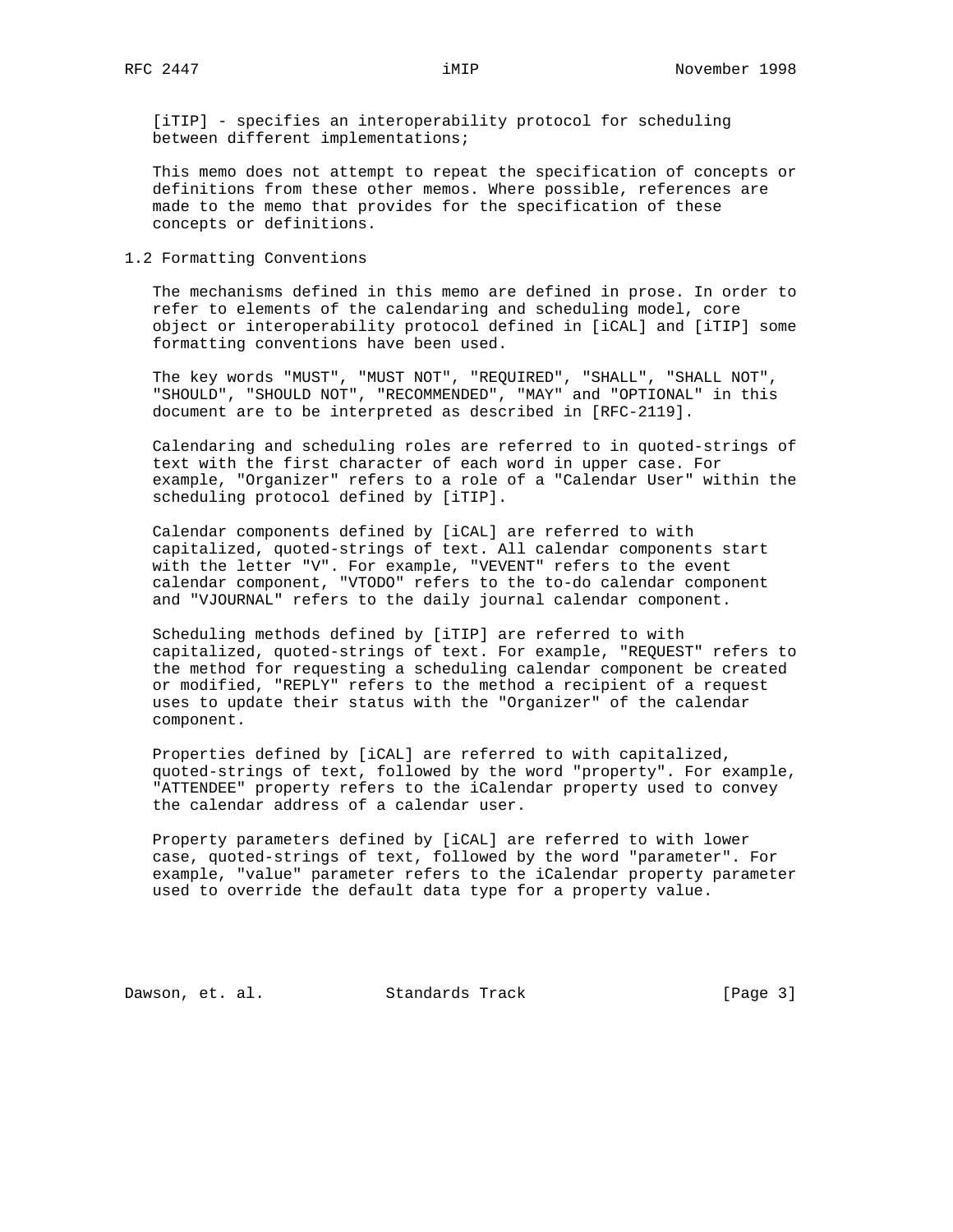#### 1.3 Terminology

 The email terms used in this memo are defined in [RFC-822] and [RFC- 2045]. The calendaring and scheduling terms used in this memo are defined in [iCAL] and [iTIP].

2 MIME Message Format Binding

 This section defines the message binding to the MIME electronic mail transport.

 The sections below refer to the "originator" and the "respondent" of an iMIP message. Typically, the originator is the "Organizer" of an event. The respondent is an "Attendee" of the event.

 The [RFC-822] "Reply-To" header typically contains the email address of the originator or respondent of an event. However, this cannot be guaranteed as Mail User Agents (MUA) are not required to enforce iMIP semantics.

2.1 MIME Media Type

 A MIME entity containing content information formatted according to this document will be referenced as a "text/calendar" content type. It is assumed that this content type will be transported through a MIME electronic mail transport.

2.2 Security

 This section addresses several aspects of security including Authentication, Authorization and Confidentiality. Authentication and confidentiality can be achieved using [RFC-1847] that specifies the Security Multiparts for MIME. This framework defines new content types and subtypes of multipart: signed and encrypted. Each contains two body parts: one for the protected data and another for the control information necessary to remove the protection.

2.2.1 Authorization

 In [iTIP] messages, only the "Organizer" is authorized to modify or cancel calendar entries they organize. That is, spoof@xyz.com is not allowed to modify or cancel a meeting that was organized by a@example.com. Furthermore, only the respondent has the authorization to indicate their status to the "Organizer". That is, the "Organizer" must ignore an [iTIP] message from spoof@xyz.com that declines a meeting invitation for b@example.com.

Dawson, et. al. Standards Track [Page 4]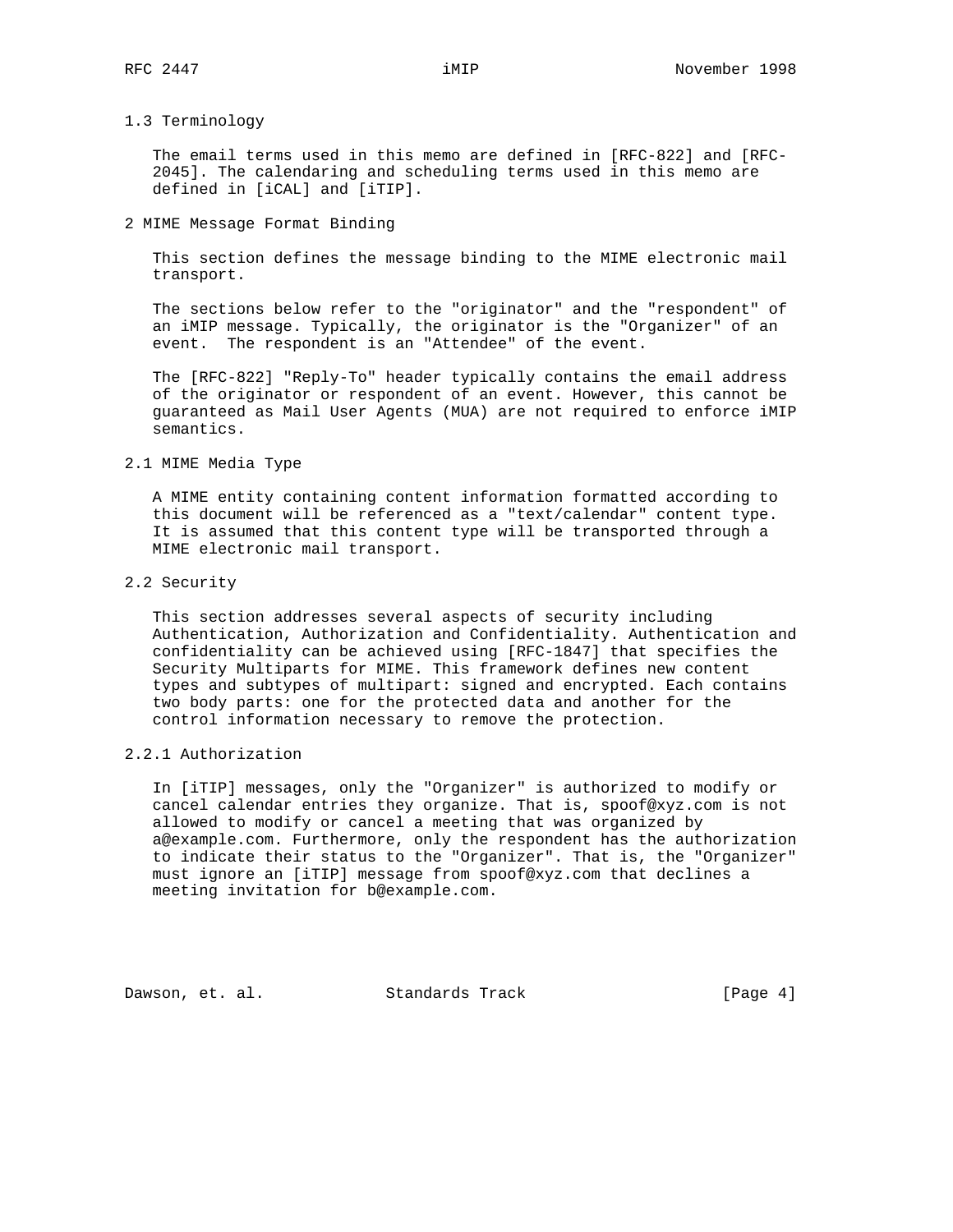Implementations of iMIP SHOULD verify the authenticity of the creator of an iCalendar object before taking any action. The methods for doing this are presented later in this document.

 [RFC-1847] Message flow in iTIP supports someone working on behalf of a "Calendar User" through use of the "sent-by" parameter that is associated with the "ATTENDEE" and "ORGANIZER" properties. However, there is no mechanism to verify whether or not a "Calendar User" has authorized someone to work on their behalf. It is left to implementations to provide mechanisms for the "Calendar Users" to make that decision.

#### 2.2.2 Authentication

 Authentication can be performed using an implementation of [RFC-1847] "multipart/signed" that supports public/private key certificates. Authentication is possible only on messages that have been signed. Authenticating an unsigned message may not be reliable.

## 2.2.3 Confidentiality

 To ensure confidentiality using iMIP implementations should utilize [RFC-1847]-compliant encryption. The protocol does not restrict a "Calendar User Agent" (CUA) from forwarding iCalendar objects to other users or agents.

#### 2.3 [RFC-822] Addresses

 The calendar address specified within the "ATTENDEE" property in an iCalendar object MUST be a fully qualified, [RFC-822] address specification for the corresponding "Organizer" or "Attendee" of the "VEVENT" or "VTODO".

 Because [iTIP] does not preclude "Attendees" from forwarding "VEVENTS" or "VTODOS" to others, the [RFC-822] "Sender" value may not equal that of the "Organizer". Additionally, the "Organizer" or "Attendee" cannot be reliably inferred by the [RFC-822] "Sender" or "Reply-to" values of an iMIP message. The relevant address MUST be ascertained by opening the "text/calendar" MIME body part and examining the "ATTENDEE" and "ORGANIZER" properties.

#### 2.4 Content Type

 A MIME body part containing content information that conforms to this document MUST have an [RFC-2045] "Content-Type" value of "text/calendar". The [RFC-2045] "Content-Type" header field must also include the type parameter "method". The value MUST be the same as the value of the "METHOD" calendar property within the iCalendar

Dawson, et. al. Standards Track [Page 5]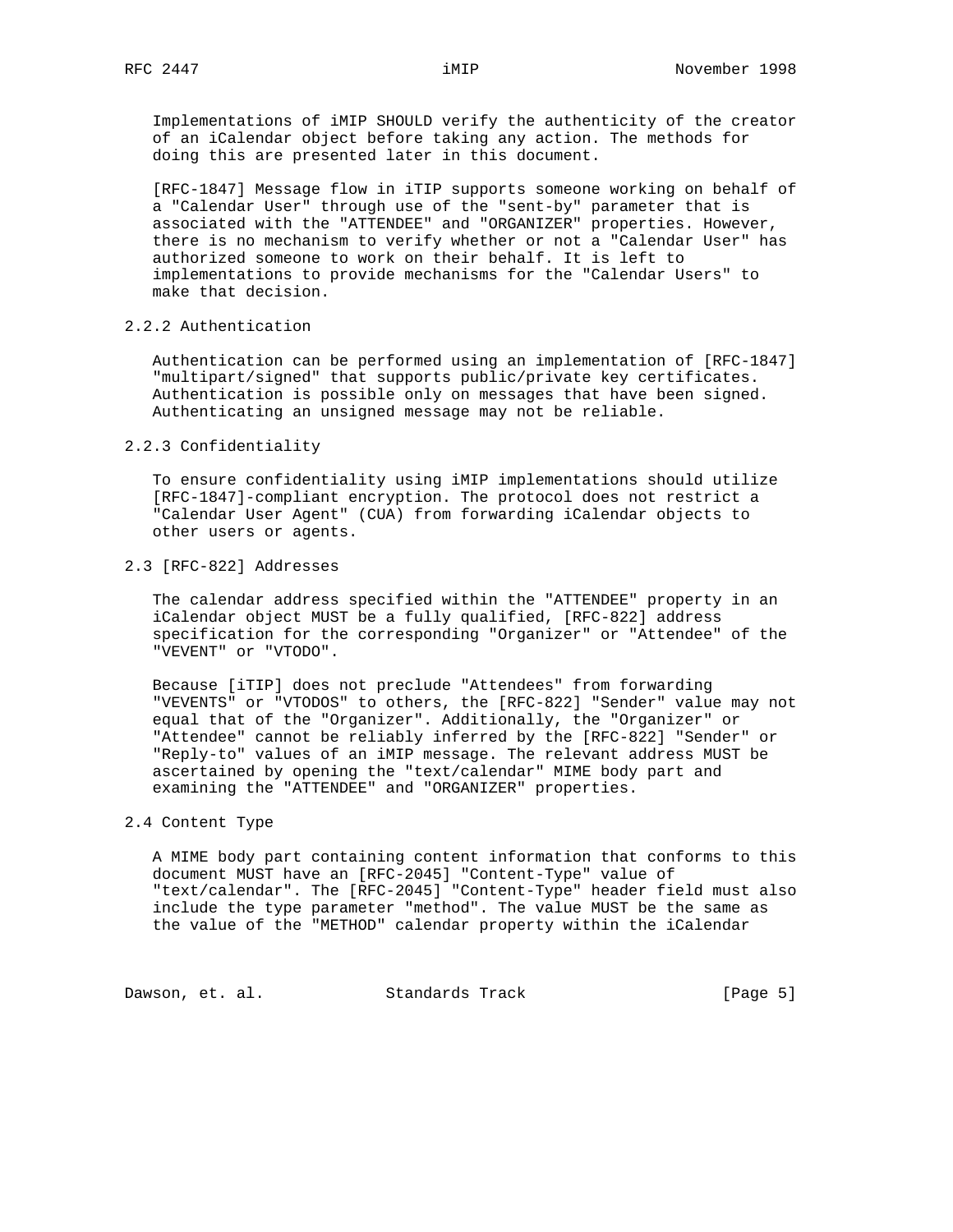object. This means that a MIME message containing multiple iCalendar objects with different method values must be further encapsulated with a "multipart/mixed" MIME entity. This will allow each of the iCalendar objects to be encapsulated within their own "text/calendar" MIME entity.

 A "charset" parameter MUST be present if the iCalendar object contains characters that are not part of the US-ASCII character set. [RFC-2046] discusses the selection of an appropriate "charset" value.

 The optional "component" parameter defines the iCalendar component type contained within the iCalendar object.

 The following is an example of this header field with a value that indicates an event message.

 Content-Type:text/calendar; method=request; charset=UTF-8; component=vevent

 The "text/calendar" content type allows for the scheduling message type to be included in a MIME message with other content information (i.e., "multipart/mixed") or included in a MIME message with a clear-text, human-readable form of the scheduling message (i.e., "multipart/alternative").

 In order to permit the information in the scheduling message to be understood by MIME user agents (UA) that do not support the "text/calendar" content type, scheduling messages SHOULD be sent with an alternative, human-readable form of the information.

2.5 Content-Transfer-Encoding

 Note that the default character set for iCalendar objects is UTF-8. A transfer encoding SHOULD be used for iCalendar objects containing any characters that are not part of the US-ASCII character set.

2.6 Content-Disposition

 The handling of a MIME part should be based on its [RFC-2045] "Content-Type". However, this is not guaranteed to work in all environments. Some environments handle MIME attachments based on their file type or extension. To operate correctly in these environments, implementations may wish to include a "Content- Disposition" property to define a file name.

Dawson, et. al. Standards Track [Page 6]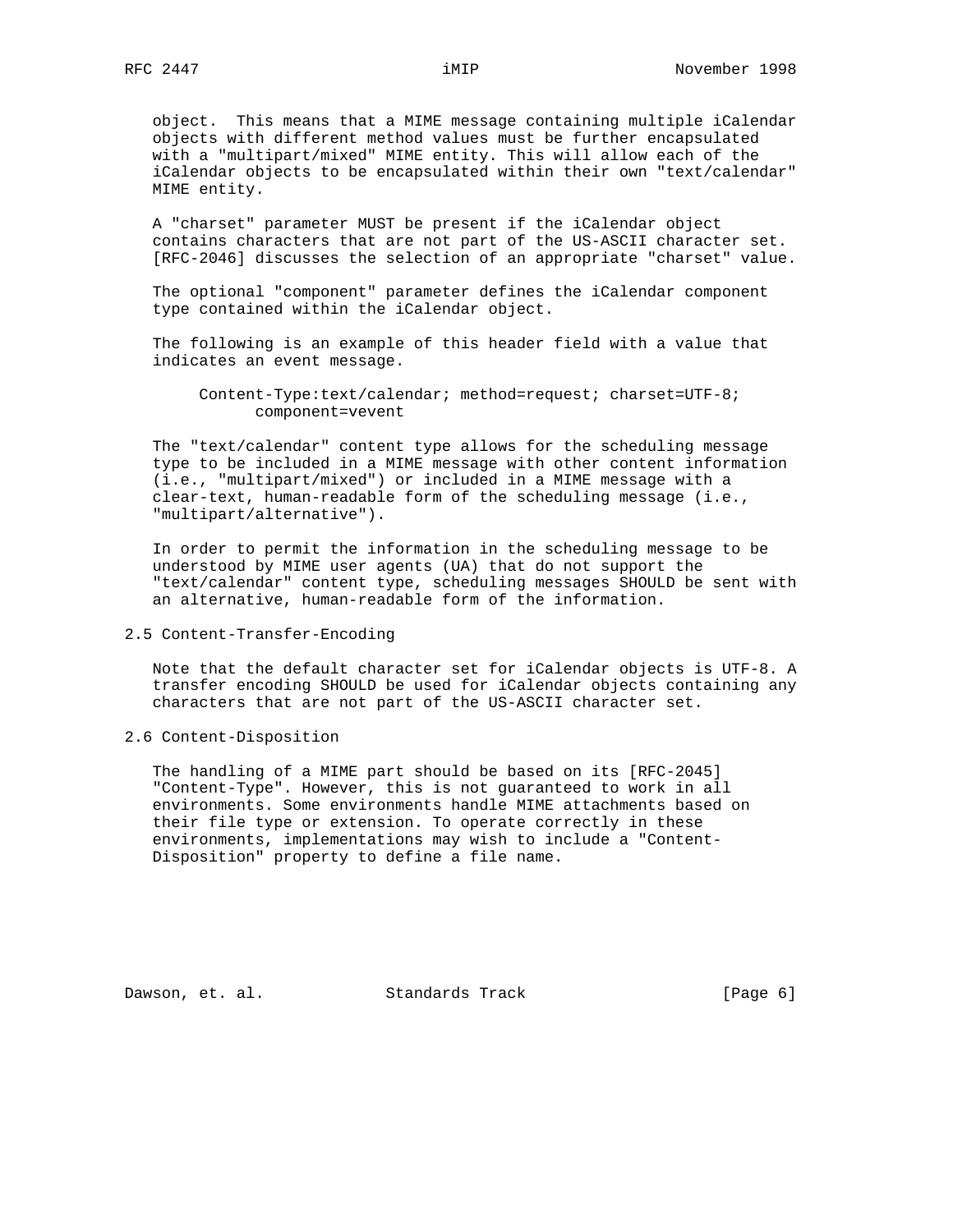3 Security Considerations

 The security threats that applications must address when implementing iTIP are detailed in [iTIP]. Two spoofing threats are identified: Spoofing the "Organizer", and Spoofing an "Attendee". To address these threats, the originator of an iCalendar object must be authenticated by a recipient. Once authenticated, a determination can be made as to whether or not the originator is authorized to perform the requested operation. Compliant applications MUST support signing and encrypting text/calendar attachments using a mechanism based on Security Multiparts for MIME [RFC-1847] to facilitate the authentication the originator of the iCalendar object. Implementations MAY provide a means for users to disable signing and encrypting. The steps are described below:

 1. The iCalendar object MUST be signed by the "Organizer" sending an update or the "Attendee" sending a reply.

 2. Using the [RFC-1847]-compliant security mechanism, determine who signed the iCalendar object. This is the "signer". Note that the signer is not necessarily the person sending an e-mail message since an e-mail message can be forwarded.

 3. Correlate the signer to an "ATTENDEE" property in the iCalendar object. If the signer cannot be correlated to an "ATTENDEE" property, ignore the message.

 4. Determine whether or not the "ATTENDEE" is authorized to perform the operation as defined by [iTIP]. If the conditions are not met, ignore the message.

5. If all the above conditions are met, the message can be processed.

 To address the confidentiality security threats, signed iMIP messages SHOULD be encrypted by a mechanism based on Security Multiparts for MIME [RFC-1847].

 It is possible to receive iMIP messages sent by someone working on behalf of another "Calendar User". This is determined by examining the "sent-by" parameter in the relevant "ORGANIZER" or "ATTENDEE" property. [iCAL] and [iTIP] provide no mechanism to verify that a "Calendar User" has authorized someone else to work on their behalf. To address this security issue, implementations MUST provide mechanisms for the "Calendar Users" to make that decision before applying changes from someone working on behalf of a "Calendar User".

Dawson, et. al. Standards Track [Page 7]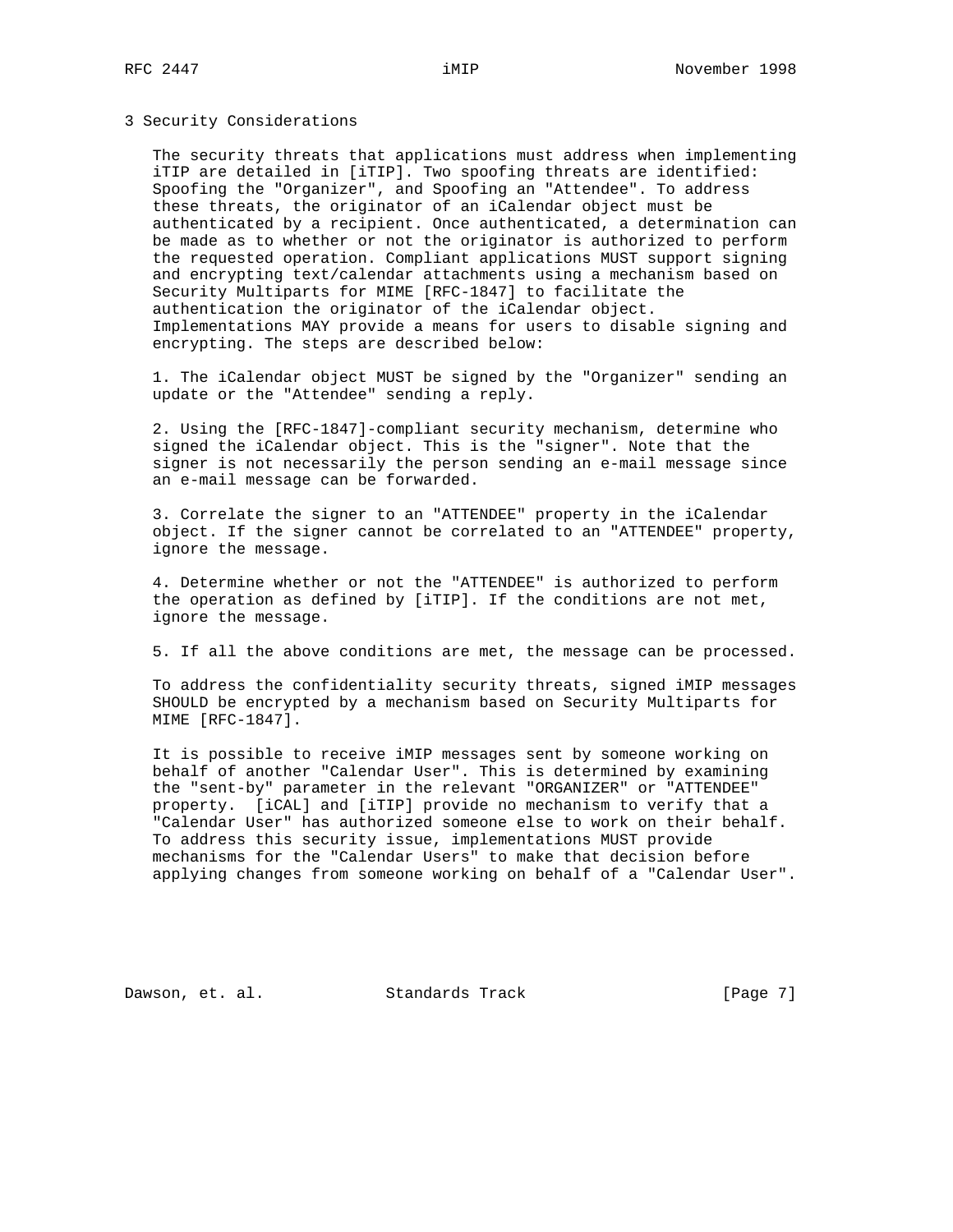### 4 Examples

4.1 Single Component With An ATTACH Property

 This minimal message shows how an iCalendar object references an attachment. The attachment is accessible via its URL.

 From: sman@netscape.com To: stevesil@microsoft.com Subject: Phone Conference Mime-Version: 1.0 Content-Type:text/calendar; method=REQUEST; charset=US-ASCII Content-Transfer-Encoding: 7bit

 BEGIN:VCALENDAR PRODID:-//ACME/DesktopCalendar//EN METHOD:REQUEST VERSION:2.0 BEGIN:VEVENT ORGANIZER:mailto:sman@netscape.com ATTENDEE;ROLE=CHAIR;ATTSTAT=ACCEPTED:mailto:sman@netscape.com ATTENDEE;RSVP=YES:mailto:stevesil@microsoft.com DTSTAMP:19970611T190000Z DTSTART:19970701T210000Z DTEND:19970701T230000Z SUMMARY:Phone Conference DESCRIPTION:Please review the attached document. UID:calsvr.example.com-873970198738777 ATTACH:ftp://ftp.bar.com/pub/docs/foo.doc STATUS:CONFIRMED END:VEVENT END:VCALENDAR

## 4.2 Using Multipart Alternative for Low Fidelity Clients

 This example shows how a client can emit a multipart message that includes both a plain text version as well as the full iCalendar object. Clients that do not support text/calendar will still be capable of rendering the plain text representation.

 From: foo1@example.com To: foo2@example.com Subject: Phone Conference Mime-Version: 1.0 Content-Type: multipart/alternative;boundary="01BD3665.3AF0D360"

 --01BD3665.3AF0D360 Content-Type: text/plain;charset=us-ascii

Dawson, et. al. Standards Track [Page 8]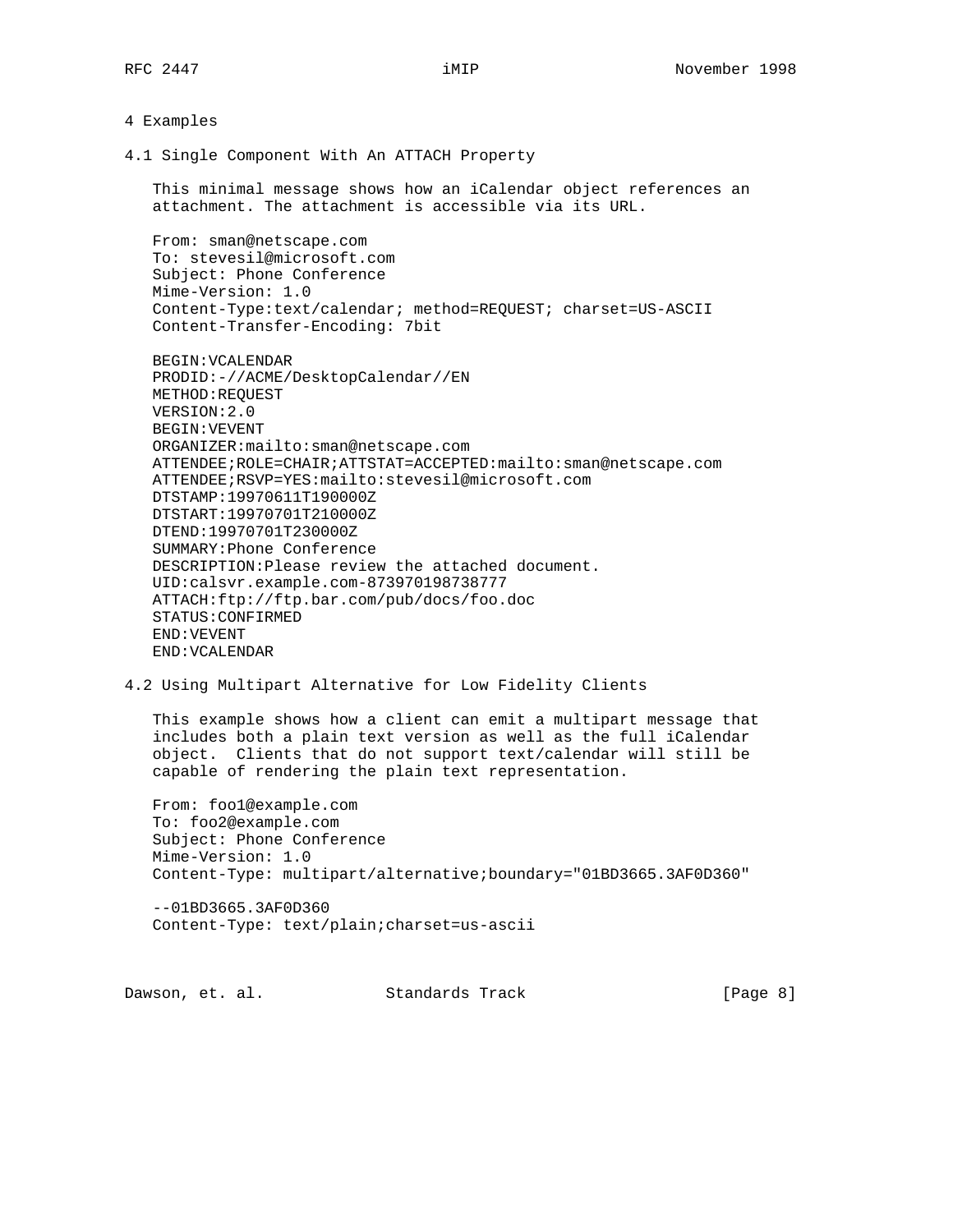Content-Transfer-Encoding: 7bit This is an alternative representation of a TEXT/CALENDAR MIME Object When: 7/1/1997 10:00AM PDT - 7/1/97 10:30AM PDT Where: Organizer: foo1@example.com Summary: Phone Conference --01BD3665.3AF0D360 Content-Type:text/calendar; method=REQUEST; charset=US-ASCII Content-Transfer-Encoding: 7bit BEGIN:VCALENDAR

 PRODID:-//ACME/DesktopCalendar//EN METHOD:REQUEST VERSION:2.0 BEGIN:VEVENT ORGANIZER:mailto:foo1@example.com ATTENDEE;ROLE=CHAIR;ATTSTAT=ACCEPTED:mailto:foo1@example.com ATTENDEE;RSVP=YES;TYPE=INDIVIDUAL:mailto:foo2@example.com DTSTAMP:19970611T190000Z DTSTART:19970701T170000Z DTEND:19970701T173000Z SUMMARY:Phone Conference UID:calsvr.example.com-8739701987387771 SEQUENCE:0 STATUS:CONFIRMED END:VEVENT END:VCALENDAR

--01BD3665.3AF0D360

4.3 Single Component With An ATTACH Property and Inline Attachment

 This example shows how a message containing an iCalendar object references an attached document. The reference is made using a Content-id (CID). Thus, the iCalendar object and the document are packaged in a multipart/related encapsulation.

 From: foo1@example.com To: foo2@example.com Subject: Phone Conference Mime-Version: 1.0 Content-Type: multipart/related; boundary="boundary-example-1"; type=text/calendar

--boundary-example-1

Dawson, et. al. Standards Track [Page 9]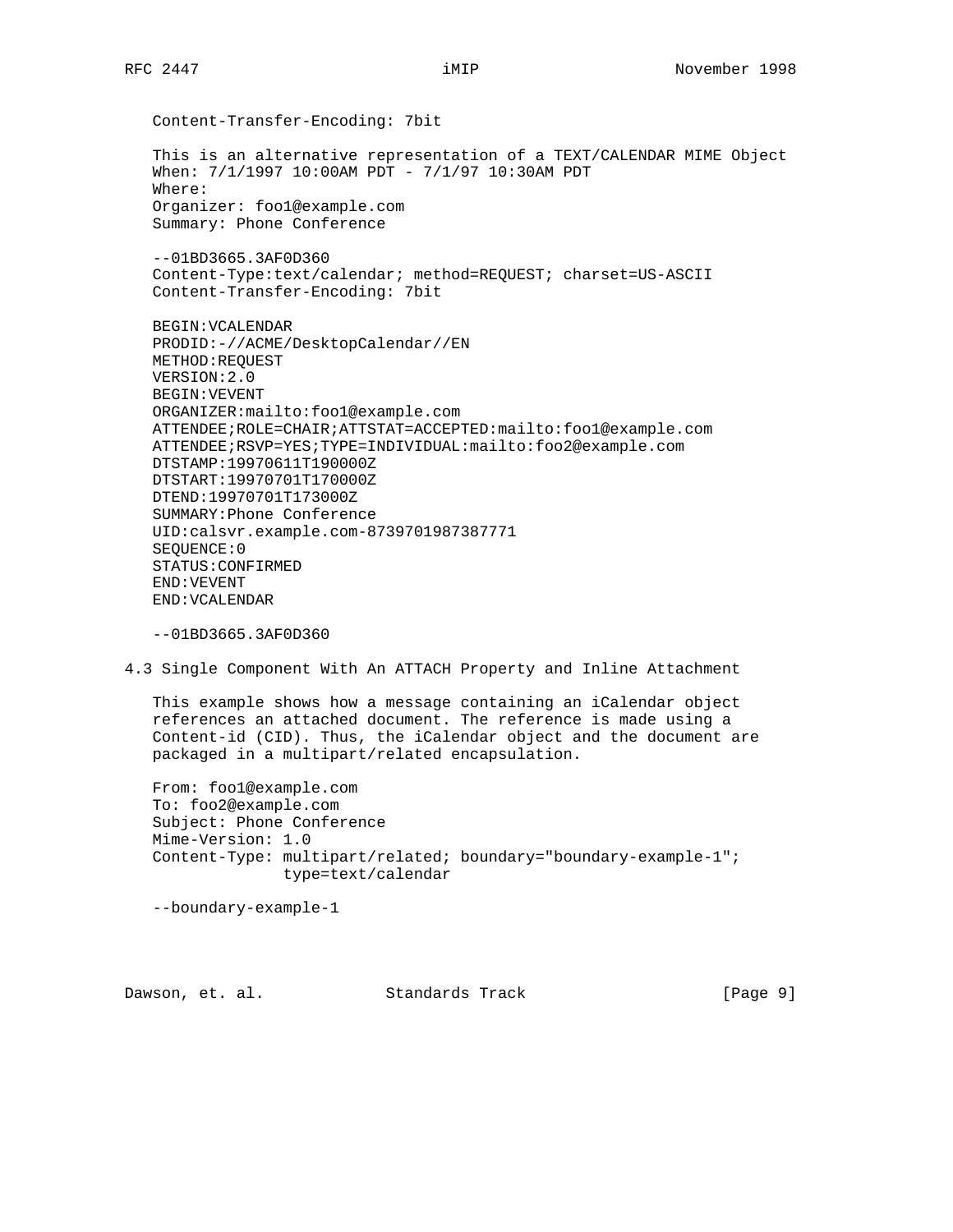Content-Type:text/calendar; method=REQUEST; charset=US-ASCII Content-Transfer-Encoding: 7bit Content-Disposition: attachment; filename="event.vcs" BEGIN:VCALENDAR PRODID:-//ACME/DesktopCalendar//EN METHOD:REQUEST VERSION:2.0 BEGIN:VEVENT ORGANIZER:mailto:foo1@example.com ATTENDEE;ROLE=CHAIR;ATTSTAT=ACCEPTED:mailto:foo1@example.com ATTENDEE;RSVP=YES;TYPE=INDIVIDUAL:mailto:foo2@example.com DTSTAMP:19970611T190000Z DTSTART:19970701T180000Z DTEND:19970701T183000Z SUMMARY:Phone Conference UID:calsvr.example.com-8739701987387771 ATTACH:cid:123456789@example.com SEQUENCE:0 STATUS:CONFIRMED END:VEVENT END:VCALENDAR

```
 --boundary-example-1
Content-Type: application/msword; name="FieldReport.doc"
Content-Transfer-Encoding: base64
Content-Disposition: inline; filename="FieldReport.doc"
Content-ID: <123456789@example.com>
```
 0M8R4KGxGuEAAAAAAAAAAAAAAAAAAAAAPgADAP7/CQAGAAAAAAAAAAABAAAARAAAAAAA AAAAEAAAQAAAAAEAAAD+////AAAAAEUAAAD/////////////////////////////////

--boundary-example-1--

## 4.4 Multiple Similar Components

 Multiple iCalendar components of the same type can be included in the iCalendar object when the METHOD is the same for each component.

 From: foo1@example.com To: foo2@example.com Subject: Summer Company Holidays Mime-Version: 1.0 Content-Type:text/calendar; method=PUBLISH; charset=US-ASCII Content-Transfer-Encoding: 7bit Content-Disposition: attachment; filename="event.vcs"

Dawson, et. al. Standards Track [Page 10]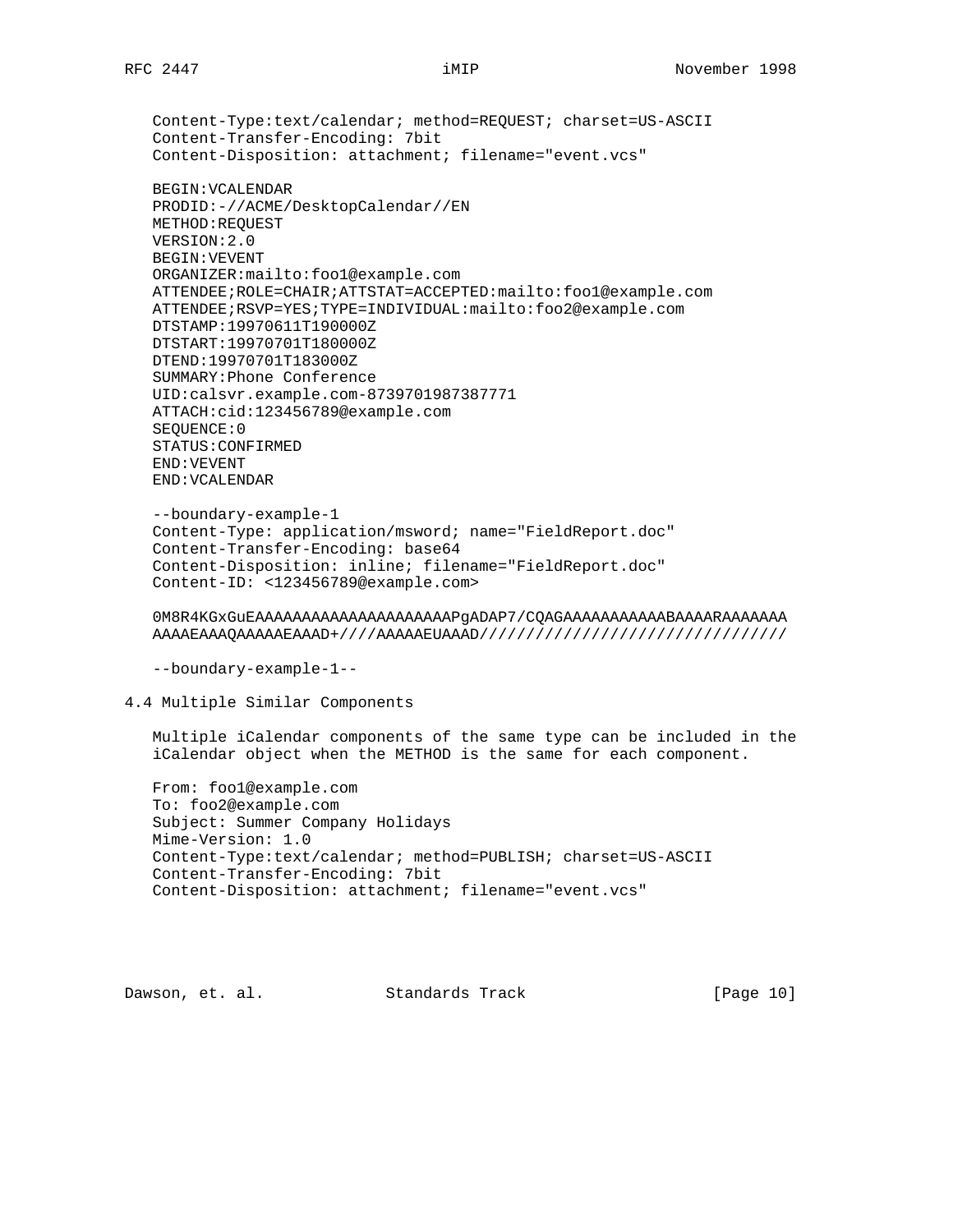BEGIN:VCALENDAR PRODID:-//ACME/DESKTOPCALENDAR//EN METHOD:PUBLISH VERSION:2.0 BEGIN:VEVENT ORGANIZER:MAILTO:FOO1@EXAMPLE.COM DTSTAMP:19970611T150000Z DTSTART:19970701T150000Z DTEND:19970701T230000Z SUMMARY:Company Picnic DESCRIPTION:Food and drink will be provided UID:CALSVR.EXAMPLE.COM-873970198738777-1 SEQUENCE:0 STATUS:CONFIRMED END:VEVENT BEGIN:VEVENT ORGANIZER:MAILTO:FOO1@EXAMPLE.COM DTSTAMP:19970611T190000Z DTSTART:19970715T150000Z DTEND:19970715T230000Z SUMMARY:Company Bowling Tournament DESCRIPTION:We have 10 lanes reserved UID:CALSVR.EXAMPLE.COM-873970198738777-2 SEQUENCE:0 STATUS:CONFIRMED END:VEVENT END:VCALENDAR

4.5 Multiple Mixed Components

 Different component types must be encapsulated in separate iCalendar objects.

 From: foo1@example.com To: foo2@example.com Subject: Phone Conference Mime-Version: 1.0 Content-Type:multipart/mixed;boundary="--FEE3790DC7E35189CA67CE2C"

This is a multi-part message in MIME format.

 ----FEE3790DC7E35189CA67CE2C Content-Type:text/calendar; method=REQUEST; charset=US-ASCII Content-Transfer-Encoding: 7bit Content-Disposition: attachment; filename="event1.vcs"

Dawson, et. al. Standards Track [Page 11]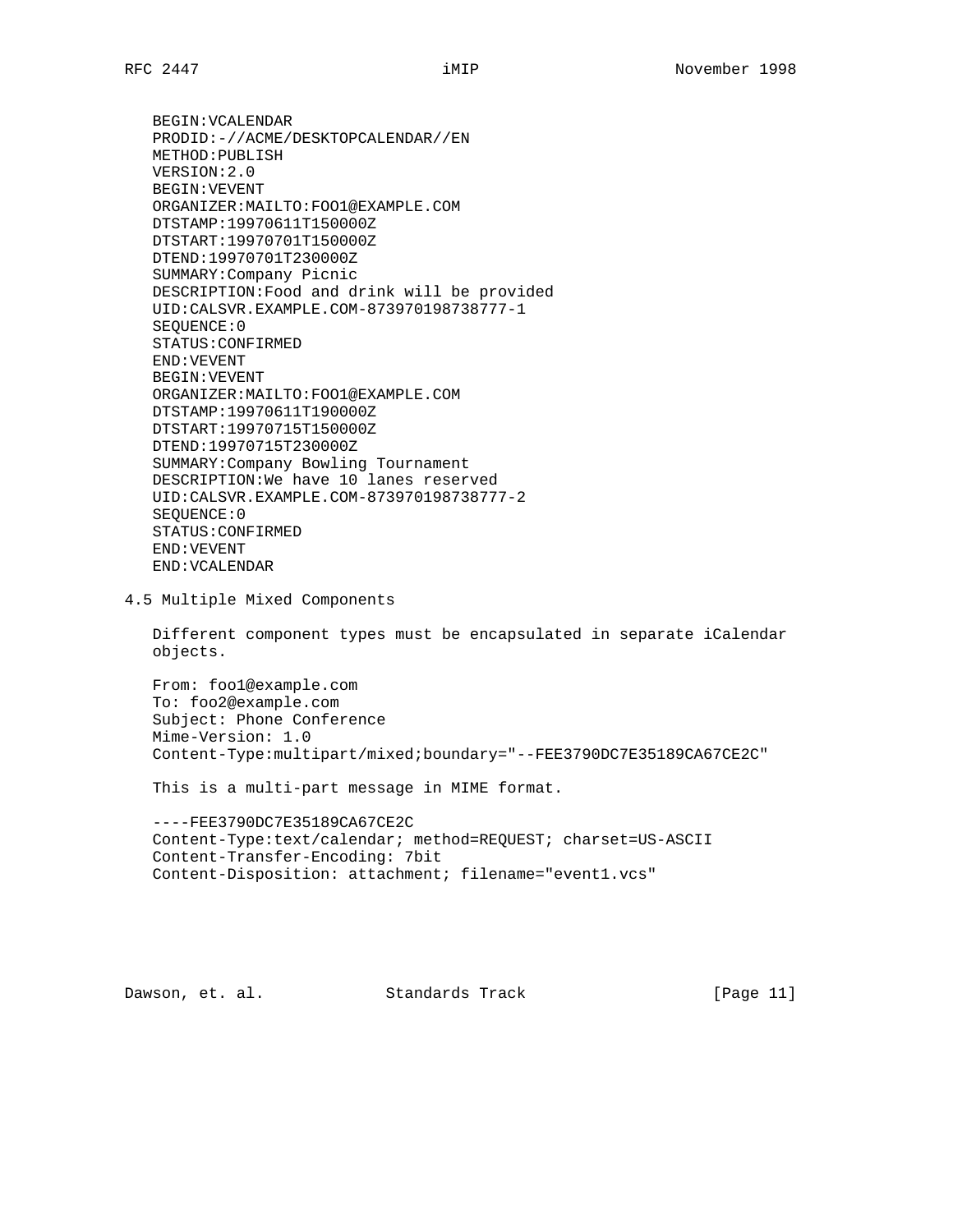BEGIN:VCALENDAR PRODID:-//ACME/DesktopCalendar//EN METHOD:REQUEST VERSION:2.0 BEGIN:VEVENT ORGANIZER:mailto:foo1@example.com ATTENDEE;ROLE=CHAIR;ATTSTAT=ACCEPTED:mailto:foo1@example.com ATTENDEE;RSVP=YES;TYPE=INDIVIDUAL:mailto:foo2@example.com DTSTAMP:19970611T190000Z DTSTART:19970701T210000Z DTEND:19970701T230000Z SUMMARY:Phone Conference DESCRIPTION:Discuss what happened at the last meeting UID:calsvr.example.com-8739701987387772 SEQUENCE:0 STATUS:CONFIRMED END:VEVENT END:VCALENDAR

 ----FEE3790DC7E35189CA67CE2C Content-Type:text/calendar; method=REQUEST; charset=US-ASCII Content-Transfer-Encoding:7bit Content-Disposition: attachment; filename="todo1.vcs"

 BEGIN:VCALENDAR PRODID:-//ACME/DesktopCalendar//EN METHOD:REQUEST VERSION:2.0 BEGIN:VTODO DUE:19970701T090000-0700 ORGANIZER:mailto:foo1@example.com ATTENDEE;ROLE=CHAIR;ATTSTAT=ACCEPTED:mailto:foo1@example.com ATTENDEE;RSVP=YES:mailto:foo2@example.com SUMMARY:Phone Conference DESCRIPTION:Discuss a new location for the company picnic UID:calsvr.example.com-td-8739701987387773 SEQUENCE:0 STATUS:NEEDS ACTION END:VEVENT END:VCALENDAR

----FEE3790DC7E35189CA67CE2C

Dawson, et. al. Standards Track [Page 12]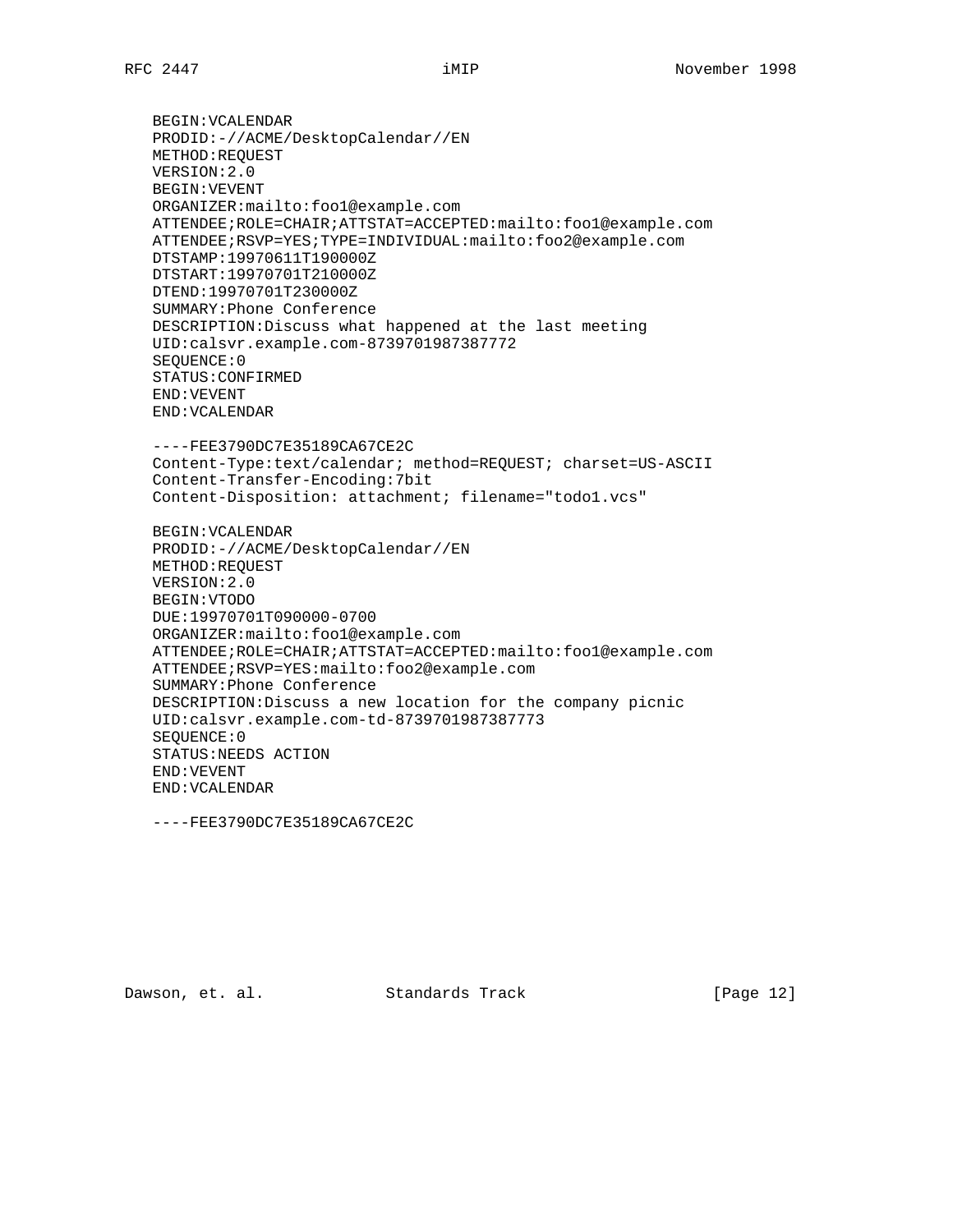4.6 Detailed Components With An ATTACH Property

 This example shows the format of a message containing a group meeting between three individuals. The multipart/related encapsulation is used because the iCalendar object contains an ATTACH property that uses a CID to reference the attachment.

 From: foo1@example.com MIME-Version: 1.0 To: foo2@example.com,foo3@example.com Subject: REQUEST - Phone Conference Content-Type:multipart/related;boundary="--FEE3790DC7E35189CA67CE2C"

 ----FEE3790DC7E35189CA67CE2C Content-Type: multipart/alternative; boundary="--00FEE3790DC7E35189CA67CE2C00"

 ----00FEE3790DC7E35189CA67CE2C00 Content-Type: text/plain; charset=us-ascii Content-Transfer-Encoding: 7bit

 When: 7/1/1997 10:00PM PDT- 7/1/97 10:30 PM PDT Where: Organizer: foo1@example.com Summary: Let's discuss the attached document

----00FEE3790DC7E35189CA67CE2C00

 Content-Type:text/calendar; method=REQUEST; charset=US-ASCII; Component=vevent Content-Transfer-Encoding: 7bit Content-Disposition: attachment; filename="event.vcs"

 BEGIN:VCALENDAR PRODID:-//ACME/DesktopCalendar//EN PROFILE:REQUEST PROFILE-VERSION:1.0 VERSION:2.0 BEGIN:VEVENT ORGANIZER:foo1@example.com ATTENDEE;ROLE=CHAIR;ATTSTAT=ACCEPTED:foo1@example.com ATTENDEE;RSVP=YES;TYPE=INDIVIDUAL:mailto:foo2@example.com ATTENDEE;RSVP=YES;TYPE=INDIVIDUAL:mailto:foo3@example.com DTSTAMP:19970611T190000Z DTSTART:19970621T170000Z DTEND:199706211T173000Z SUMMARY:Let's discuss the attached document UID:calsvr.example.com-873970198738777-8aa

Dawson, et. al. Standards Track [Page 13]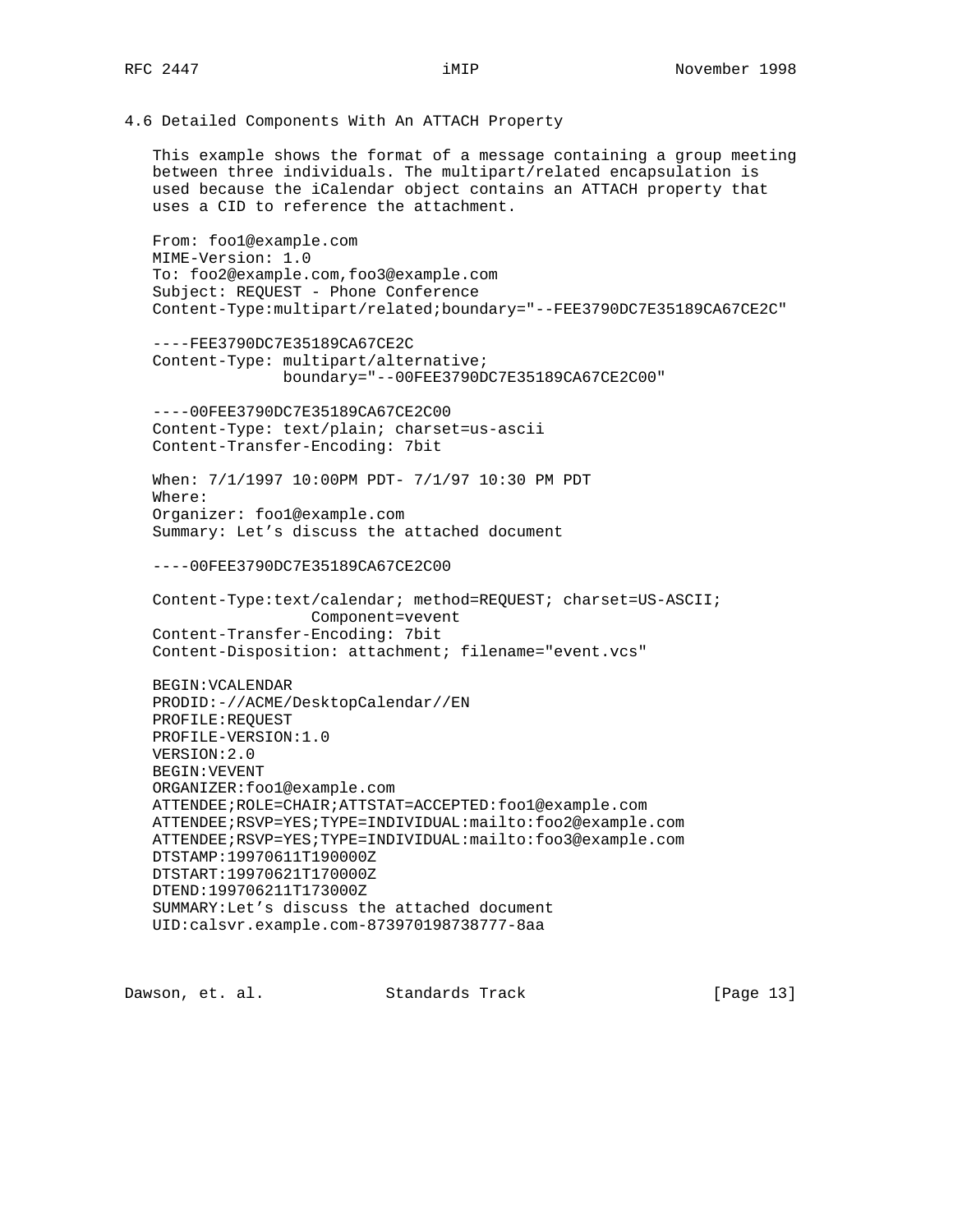----00FEE3790DC7E35189CA67CE2C00

 ----FEE3790DC7E35189CA67CE2C Content-Type: application/msword; name="FieldReport.doc" Content-Transfer-Encoding: base64 Content-Disposition: inline; filename="FieldReport.doc" Content-ID: <calsvr.example.com-12345aaa>

 R0lGODdhTAQZAJEAAFVVVd3d3e4AAP///ywAAAAATAQZAAAC/5yPOSLhD6OctNqLs94XqAG 4kiW5omm6sq27gvH8kzX9o1y+s73/g8MCofEovGITCoxKMbyCR16cNSq9YrNarfcrvdriIH 5LL5jE6rxc3G+v2cguf0uv2Oz+v38L7/DxgoOKjURnjIIbe3yNjo+AgZWYVIWWl5iZnJY6J.

----FEE3790DC7E35189CA67CE2C

#### 5 Recommended Practices

 This section outlines a series of recommended practices when using a messaging transport to exchange iCalendar objects.

5.1 Use of Content and Message IDs

 The [iCAL] specification makes frequent use of the URI for data types in properties such as "DESCRIPTION", "ATTACH", "CONTACT" and others. Two forms of URIs are Message ID (MID) and Content ID (CID). These are defined in [RFC-2111]. Although [RFC-2111] allows referencing messages or MIME body parts in other MIME entities or stores, it is strongly recommended that iMIP implementations include all referenced messages and body parts in a single MIME entity. Simply put, if an iCalendar object contains CID or MID references to other messages or body parts, implementations should ensure that these messages and/or body parts are transmitted with the iCalendar object. If they are not there is no guarantee that the receiving "CU" will have the access or the authorization to view those objects.

Dawson, et. al. Standards Track [Page 14]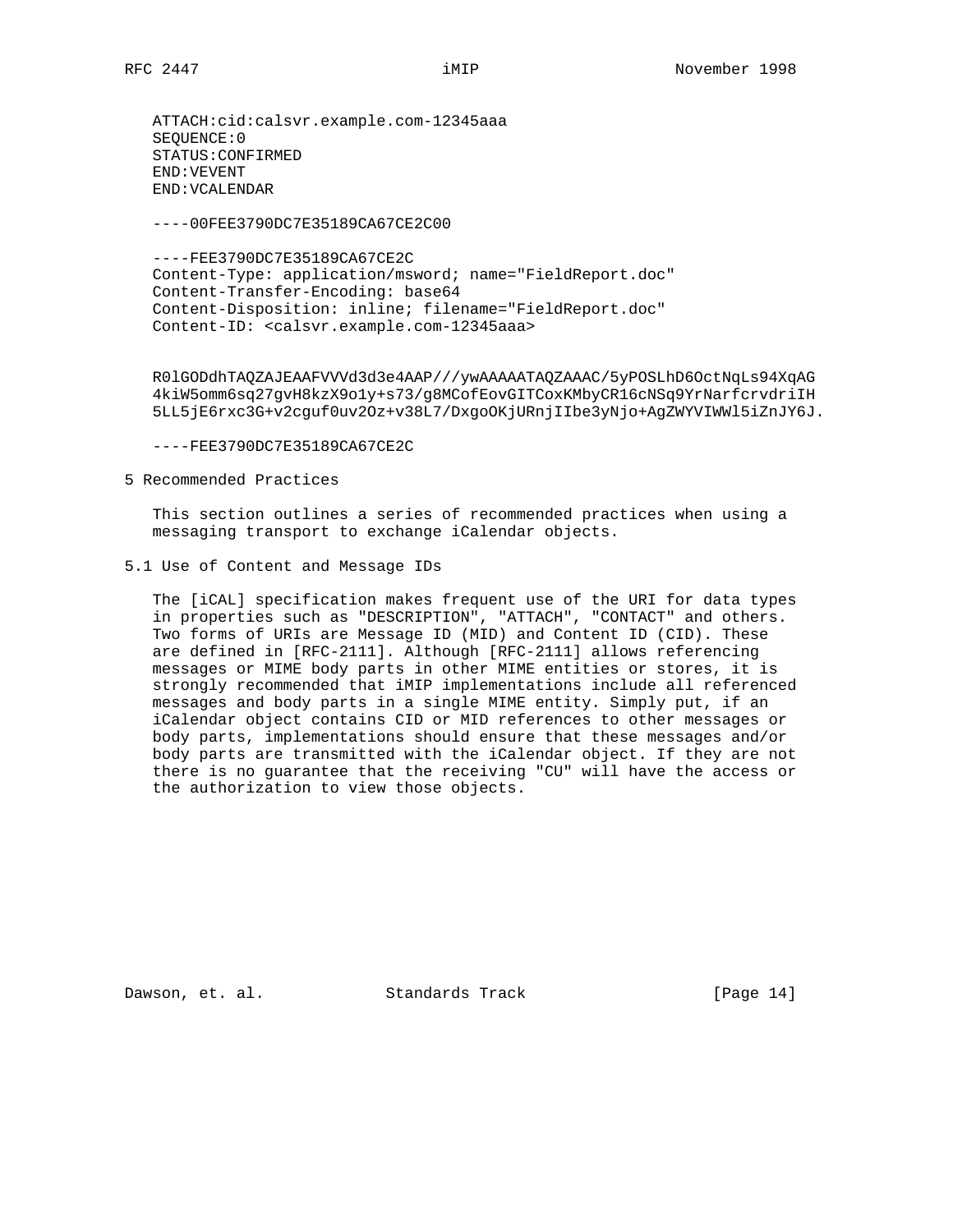## 6 Bibliography

- [CHST] Character Sets, ftp://ftp.isi.edu/in notes/iana/assignments/character-sets
- [iCAL] Dawson, F. and D. Stenerson, "Internet Calendaring and Scheduling Core Object Specification - iCalendar", RFC 2445, November 1998.
- [iTIP] Silverberg, S., Mansour, S., Dawson, F. and R. Hopson, "iCalendar Transport-Independent Interoperability Protocol (iTIP): Scheduling Events, Busy Time, To-dos and Journal Entries", RFC 2446, November 1998.
- [RFC-822] Crocker, D., "Standard for the Format of ARPA Internet Text Messages", STD 11, RFC 822, August 1982.
- [RFC-1847] Galvin, J., Murphy, S., Crocker, S. and N. Freed, "Security Multiparts for MIME: Multipart/Signed and Multipart/Encrypted", RFC 1847, October 1995.
- [RFC-2045] Freed, N. and N. Borenstein, "Multipurpose Internet Mail Extensions (MIME) - Part One: Format of Internet Message Bodies", RFC 2045, November 1996.
- [RFC-2046] Freed, N. and N. Borenstein, "Multipurpose Internet Mail Extensions (MIME) - Part Two: Media Types", RFC 2046, November 1996.
- [RFC-2047] Moore, K., "Multipurpose Internet Mail Extensions (MIME) Part Three: Message Header Extensions for Non-ASCII Text", RFC 2047, November 1996.
- [RFC-2048] Freed, N., Klensin, J. and J. Postel, "Multipurpose Internet Mail Extensions (MIME) - Part Four: Registration Procedures", RFC 2048, January 1997.
- [RFC-2111] Levinson, E., "Content-ID and Message-ID Uniform Resource Locators", RFC 2111, March 1997.
- [RFC-2119] Bradner, S., "Key words for use in RFCs to Indicate Requirement Levels", BCP 14, RFC 2119, March 1997.

Dawson, et. al. Standards Track [Page 15]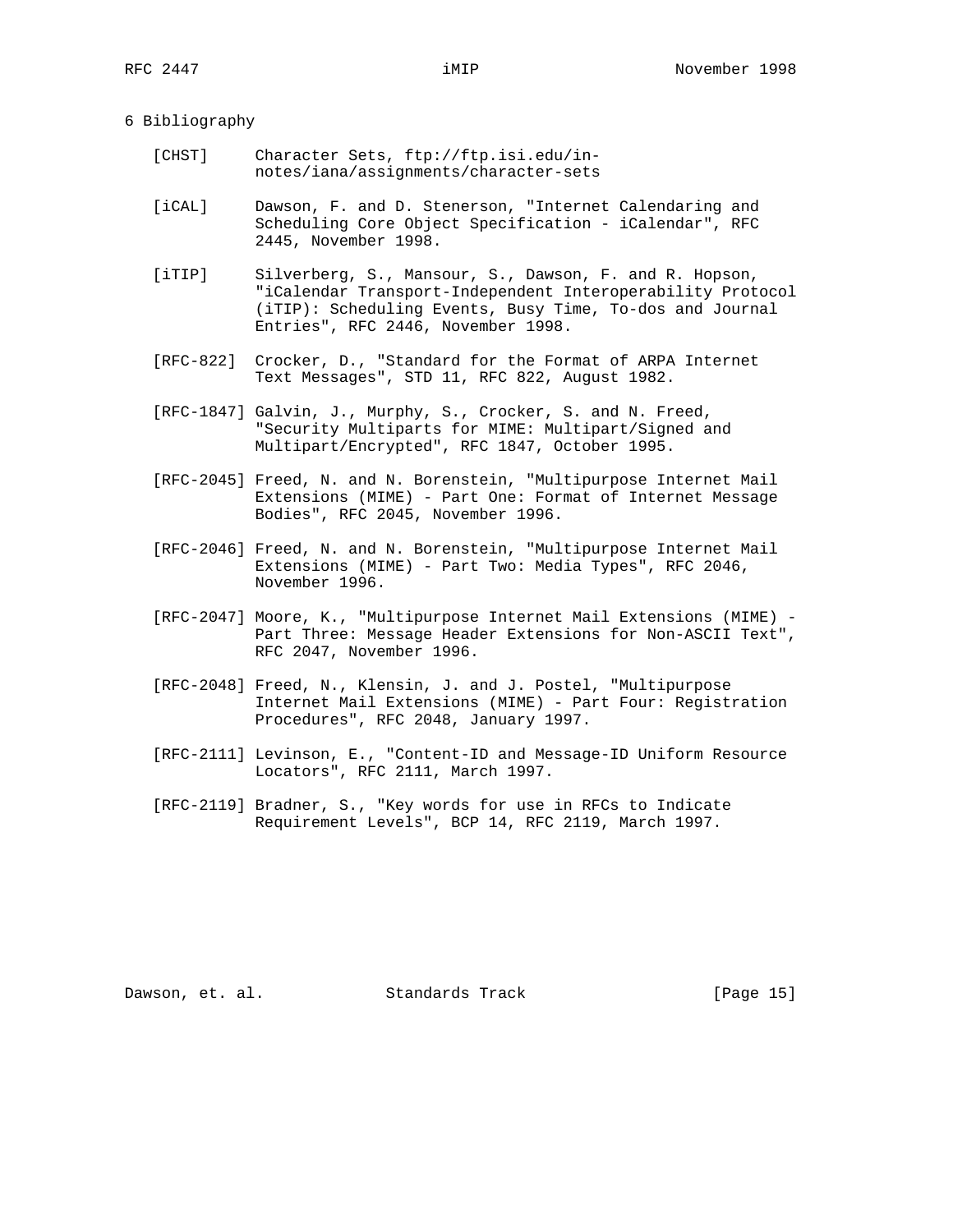7 Authors' Addresses

 The following address information is provided in a vCard v3.0, Electronic Business Card, format.

BEGIN:VCARD

 VERSION:3.0 N:Dawson;Frank FN:Frank Dawson ORG:Lotus Development Corporation ADR;TYPE=WORK,POSTAL,PARCEL:;;6544 Battleford Drive;Raleigh;NC;27613-3502;USA TEL;TYPE=WORK,MSG:+1-919-676-9515 TEL;TYPE=WORK,FAX:+1-919-676-9564 EMAIL;TYPE=INTERNET:fdawson@earthlink.net URL:http://home.earthlink.net/˜fdawson END:VCARD

 BEGIN:VCARD VERSION:3.0 N:Mansour;Steve FN:Steve Mansour ORG:Netscape Communications Corporation ADR;TYPE=WORK,POSTAL,PARCEL:;;501 East Middlefield Road;Mountain View;CA;94043;USA TEL;TYPE=WORK,MSG:+1-650-937-2378 TEL;TYPE=WORK,FAX:+1-650-937-2103 EMAIL;TYPE=INTERNET:sman@netscape.com END:VCARD

 BEGIN:VCARD VERSION:3.0 N:Silverberg;Steve FN:Steve Silverberg ORG:Microsoft Corporation ADR;TYPE=WORK,POSTAL,PARCEL:;;One Microsoft Way; Redmond;WA;98052-6399;USA TEL;TYPE=WORK,MSG:+1-425-936-9277 TEL;TYPE=WORK,FAX:+1-425-936-8019 EMAIL;TYPE=INTERNET:stevesil@Microsoft.com END:VCARD

Dawson, et. al. Standards Track [Page 16]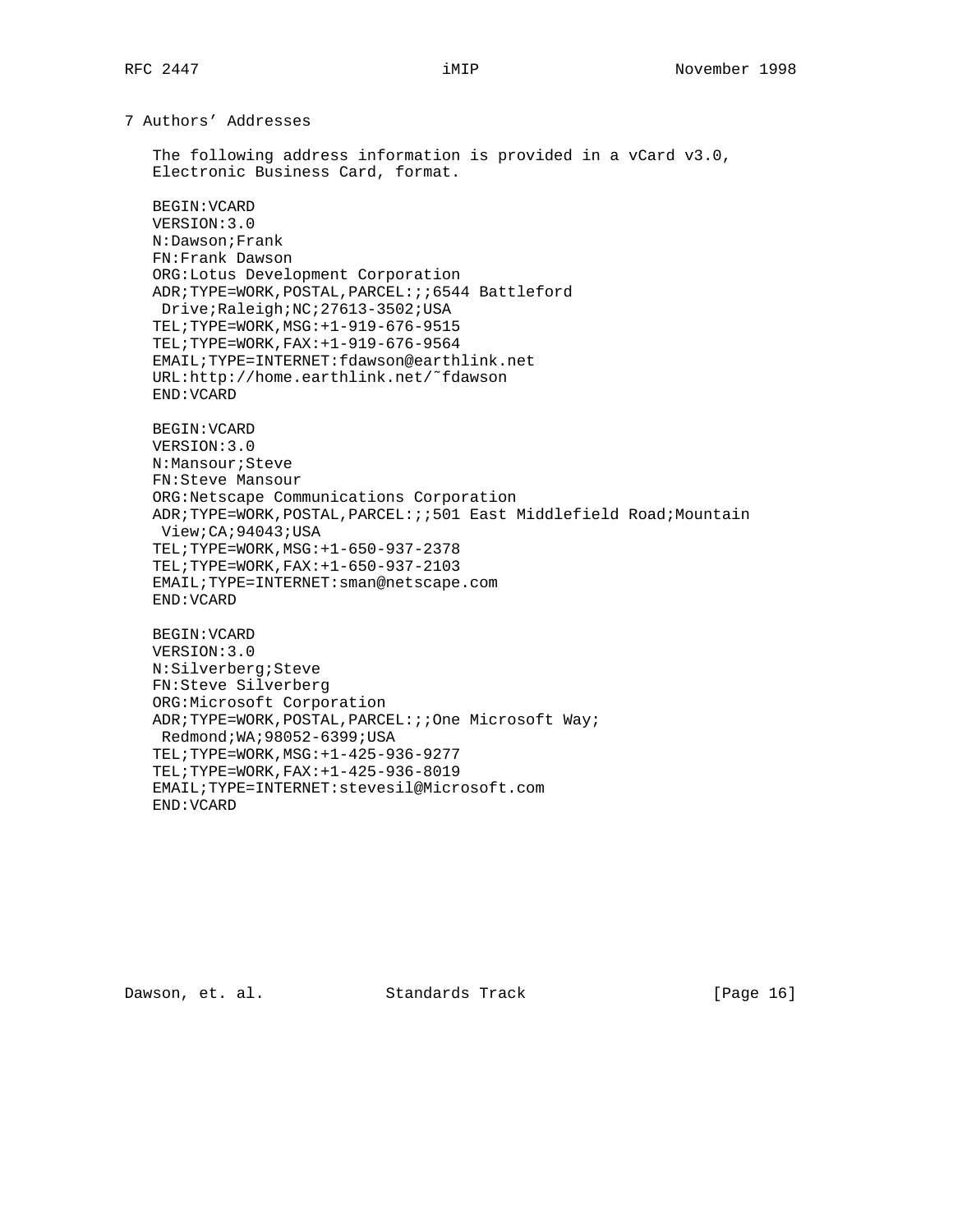The iCalendar Object is a result of the work of the Internet Engineering Task Force Calendaring and scheduling Working Group. The chairmen of that working group are:

 BEGIN:VCARD VERSION:3.0 N:Ganguly;Anik FN:Anik Ganguly ORG:Open Text Inc. ADR;TYPE=WORK,POSTAL,PARCEL:;Suite 101;38777 West Six Mile Road; Livonia;MI;48152;USA TEL;TYPE=WORK,MSG:+1-734-542-5955 EMAIL;TYPE=INTERNET:ganguly@acm.org END:VCARD

 BEGIN:VCARD VERSION:3.0 N:Moskowitz;Robert FN:Robert Moskowitz EMAIL;TYPE=INTERNET:rgm-ietf@htt-consult.com END:VCARD

Dawson, et. al. Standards Track [Page 17]